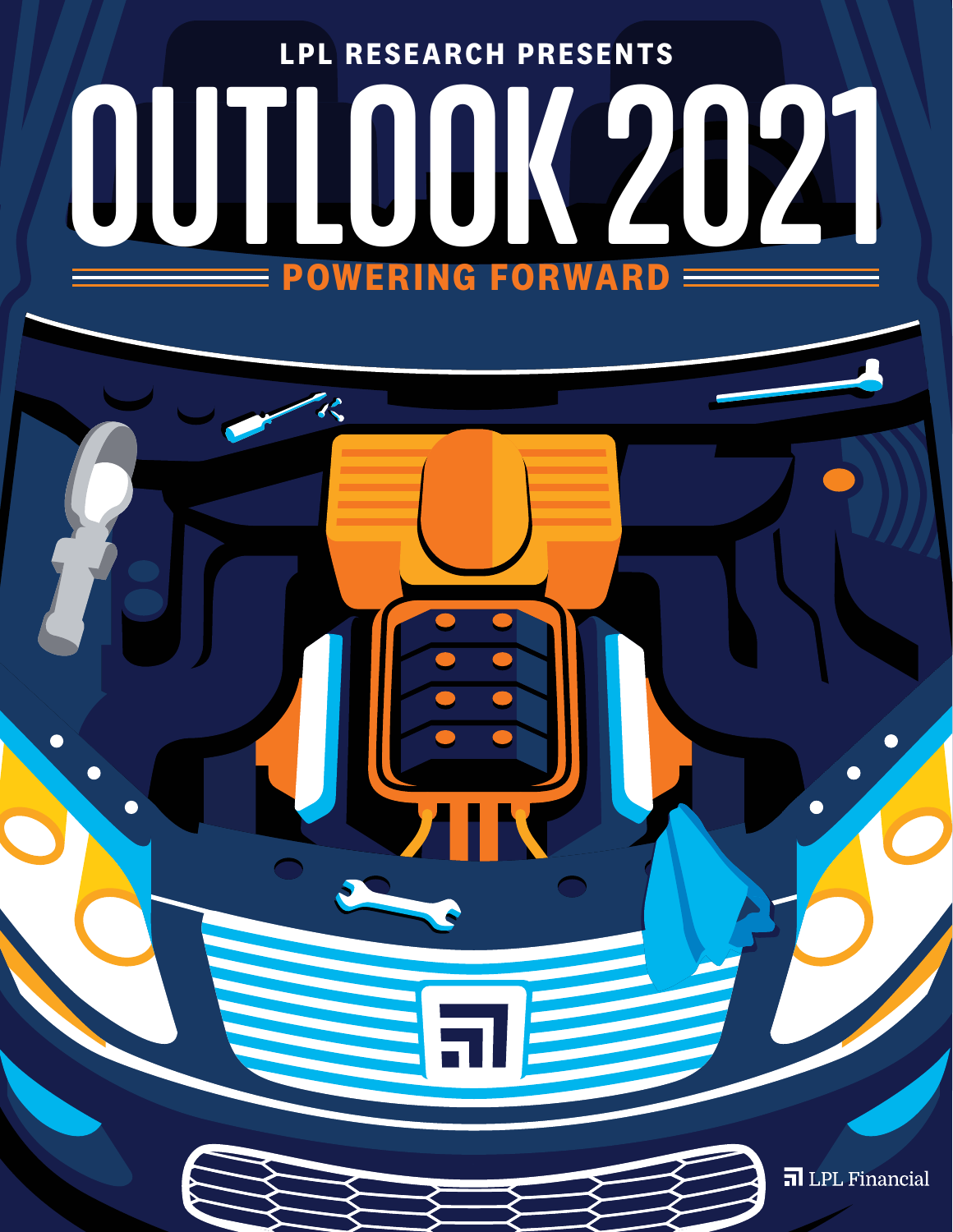

# **POWERING FORWARD**



**ORE THAN MOST YEARS,** it's hard to look ahead to the next year, to 2021, without looking back at 2020. A global pandemic, a massive economic collapse, a bear market, a surprisingly sharp reversal, a hotly contested election where passions ran high, the impact of lockdowns—it was an unusual year of extraordinary challenges. In 2021 it's time to restart the engines, but things are going to look different, feel different. 2020 has changed us, the way we do business, the way we connect. It's also shown us our constants, what works for us, and what we hold on to.

In 2021 we restart the engine, but we're not driving toward the same world we left behind in 2019. It's not even our destination. There has been damage to areas of the economy that may never fully recover, but there are other areas that will adapt, reinvent themselves, and help reinvigorate growth. In our *Outlook 2021: Powering Forward*, we'll talk about stocks and bonds, the economy, and the post-election policy environment, but in the background will be new challenges, new opportunities, and new ways of doing things.

Thankfully, one constant has been the value of personal and professional relationships, even if we've had to learn how to connect in new ways. Sound financial advice offered a long-term map for many investors that helped them from getting off course in a turbulent 2020. There are still risks to navigate in 2021, but it's time to get back on the road.

**OUTLOOK 2021**

 $\bullet$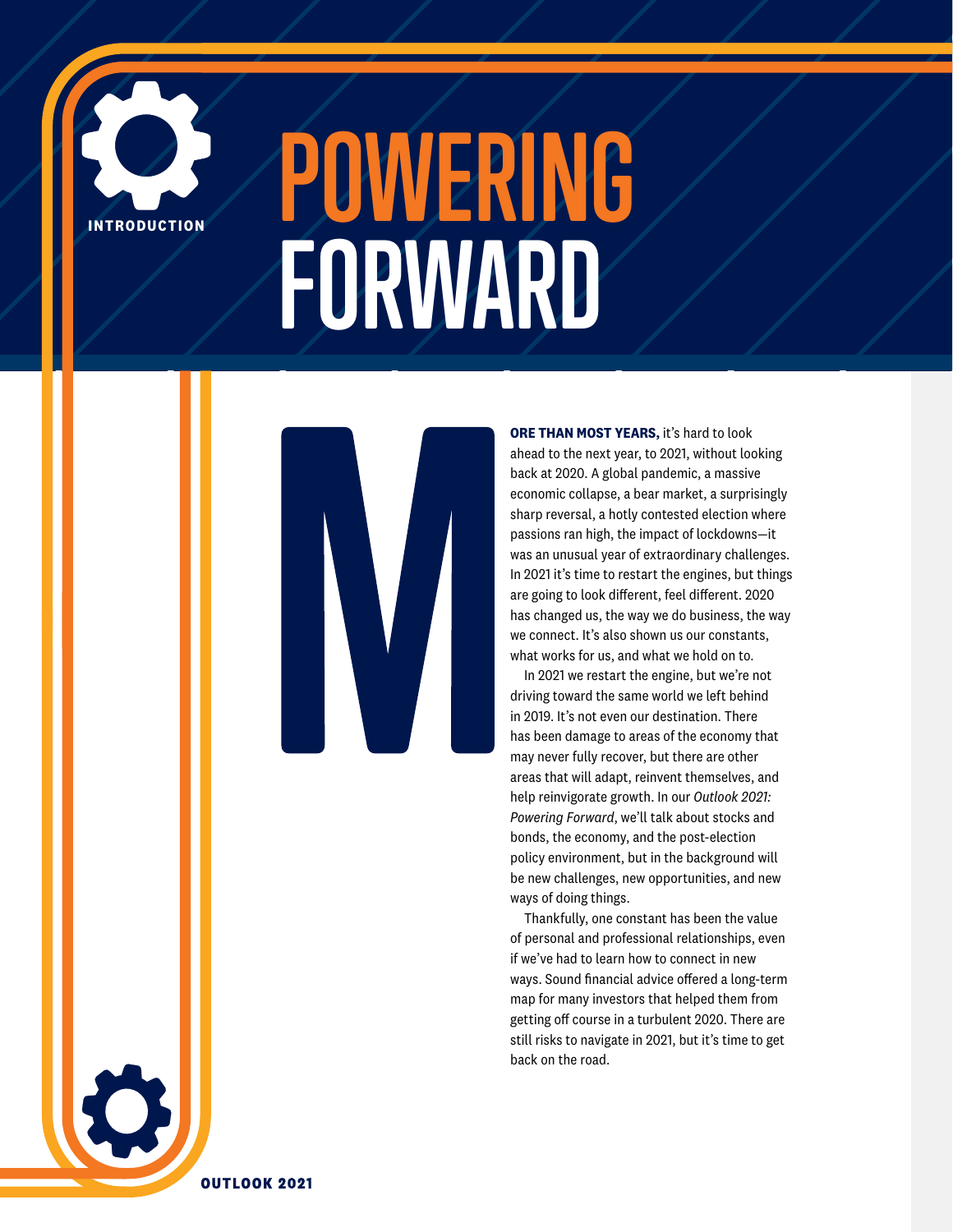



**COVID-19:** Over the course of the year, we have seen an increased understanding of how to contain the COVID-19 virus, important progress on how to treat those hospitalized, and promising developments on treatments and potential vaccines. Nevertheless, conditions have worsened heading into late 2020, with a record number of confirmed cases and increased hospitalizations. We believe we will see continued advances in 2021 that will further limit the impact of the virus by the end of the year, but it will be a process. In the meantime, the goal remains keeping the economy as open as possible while making sure that our healthcare system doesn't get overwhelmed and the most vulnerable are protected.



**POLICY:** We expect global central banks to remain supportive and for individual economies to continue to refine their responses to COVID-19. In the United States, what will likely be a divided government may help limit the size of any tax hikes and regulation while still supporting additional fiscal stimulus that may include high-priority items for both Democrats and Republicans. We could also see movement toward a similar deal on infrastructure. Greater clarity on trade may make it easier for some companies to do business, but a more challenging regulatory environment may be an offset.



**DOMESTIC ECONOMY:** Continued progress in the response to COVID-19, including further stimulus, will be the key to sustaining the recovery. COVID-19-impacted service industries may be the last to bounce back. We expect some of the accelerated innovation that came with the COVID-19 response to have a positive long-term impact. We forecast 4–4.5% US gross domestic product (GDP) growth in 2021.



**INTERNATIONAL ECONOMY:** Emerging market economies may lead in a global rebound. We believe growth in international developed economies may lag behind the United States, although a strong fiscal response may help Japan. We forecast global GDP growth of 4.5–5%.



**STOCKS:** A strong earnings rebound in 2021 may allow stocks to grow into somewhat elevated valuations. Cost efficiencies achieved during the pandemic may persist. We see an S&P 500 Index fair value target range of 3,850–3,900 in 2021 with potential for upside with better-than-expected vaccine progress.



**BONDS:** Inflationary pressure is likely to be limited, and the Federal Reserve (Fed) is expected to keep rates low, but economic improvement and even normalizing inflation could put upward pressure on rates. We see the 10-year yield finishing 2021 in a range of 1.25–1.75% with a bias toward the lower end.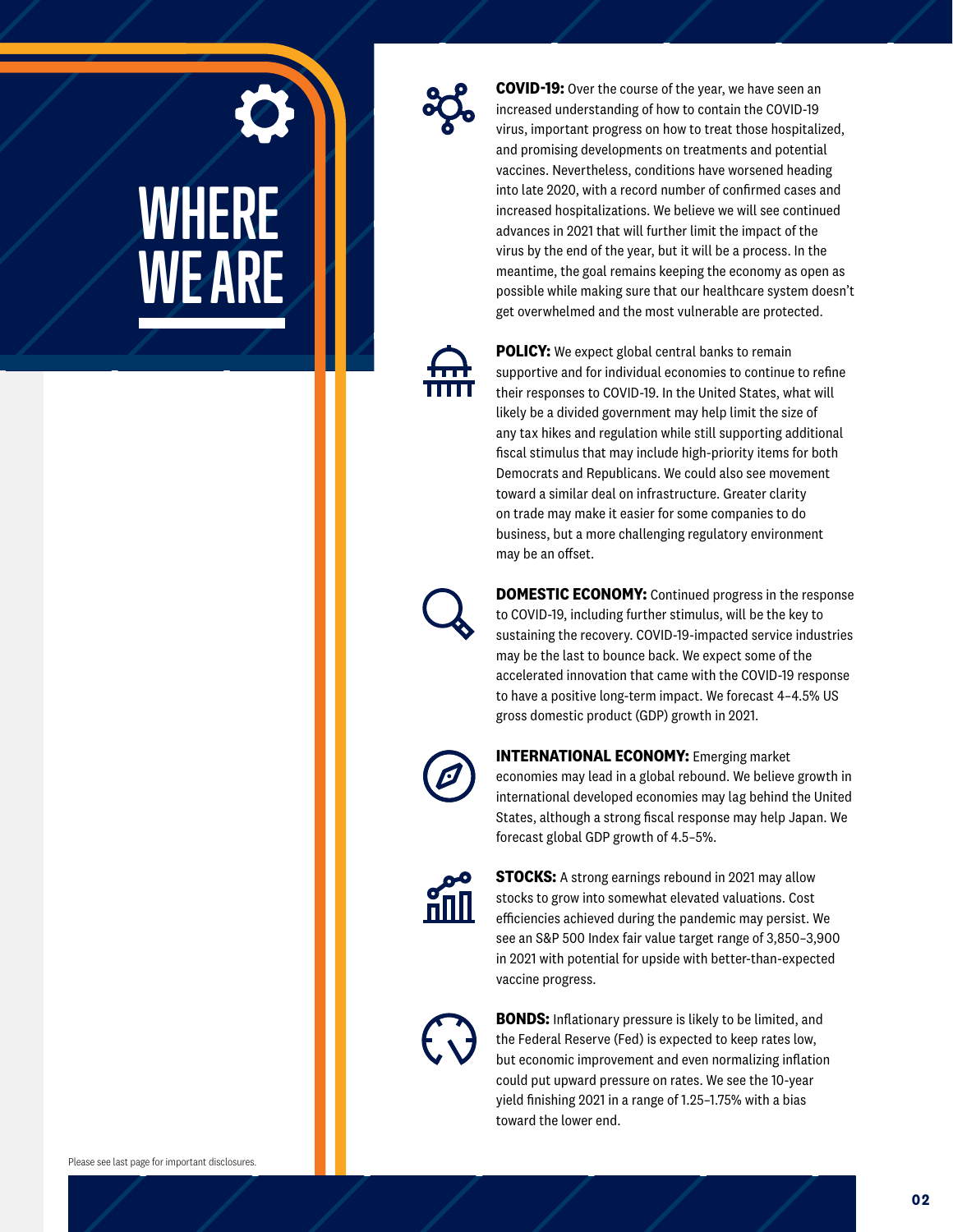

**A NEW COURSE**

**GPS** 

**IT CAN BE** tempting to over-emphasize the importance of elections in formulating investment strategies. But in 2020 from a markets perspective—the elections garnered a distinct level of importance with so much at stake, including potential impact from COVID-19 policy, tax increases, a change in direction on trade relations, and multi-trillion dollar government spending programs.

Getting past the uncertainty presidential elections bring, with all else being equal, has been positive for the stock market historically. 2020 was no different, with a strong postelection rally in November as investors gained some clarity.

The Senate, however, has not delivered the policy clarity investors and corporate leaders would like. Control of the Senate will be decided on January 5 with runoff elections for Georgia's two Senate seats, with Republicans currently holding a 50–48 advantage. If the Democrats win those two seats, the vice president would cast any tiebreaking votes, effectively giving the Democrats control of the Senate.

The makeup of the Senate—favored to remain in Republican control—has significant policy implications. Our focus is on what appears will be the most likely

outcome—a Congress split between a Republican Senate and Democratic House of Representatives with Joe Biden as president—which we view as market friendly. History shows that stock returns have been strongest with Congress split, which we expect in 2021 [Figure 1].

#### *TAKING A NEW COURSE*

Perhaps the most important implication of divided government is that it likely takes President-elect Biden's large proposed tax increases off the table. The corporate tax changes Biden has proposed—now very unlikely to happen would potentially cut S&P 500 earnings by 10% or more in 2021. Smaller targeted tax increases might still be possible to fund a scaled-down version of Biden's green energy and infrastructure investment programs, but big and broad tax increases are probably off the table. Biden might reduce or eliminate tariffs, which could grease the wheels of global trade and provide a boost to earnings.

A fifth COVID-19 relief bill may be the first priority for the new administration, but a package would have to be smaller than previously discussed to get through the likely Republican-controlled Senate. With a vaccine likely coming soon, Republican Senators may balk at a trillion dollar package, so we could get something less than that either in the lame duck session of Congress or after Inauguration Day.

Possible investment implications of the new political landscape include:

**FINANCIAL SERVICES:** The regulatory environment for financial companies may be tougher under a Biden administration, but probably not materially so without support of a Democratic-controlled Congress. Prospects for less fiscal stimulus remove a potential catalyst for higher interest rates.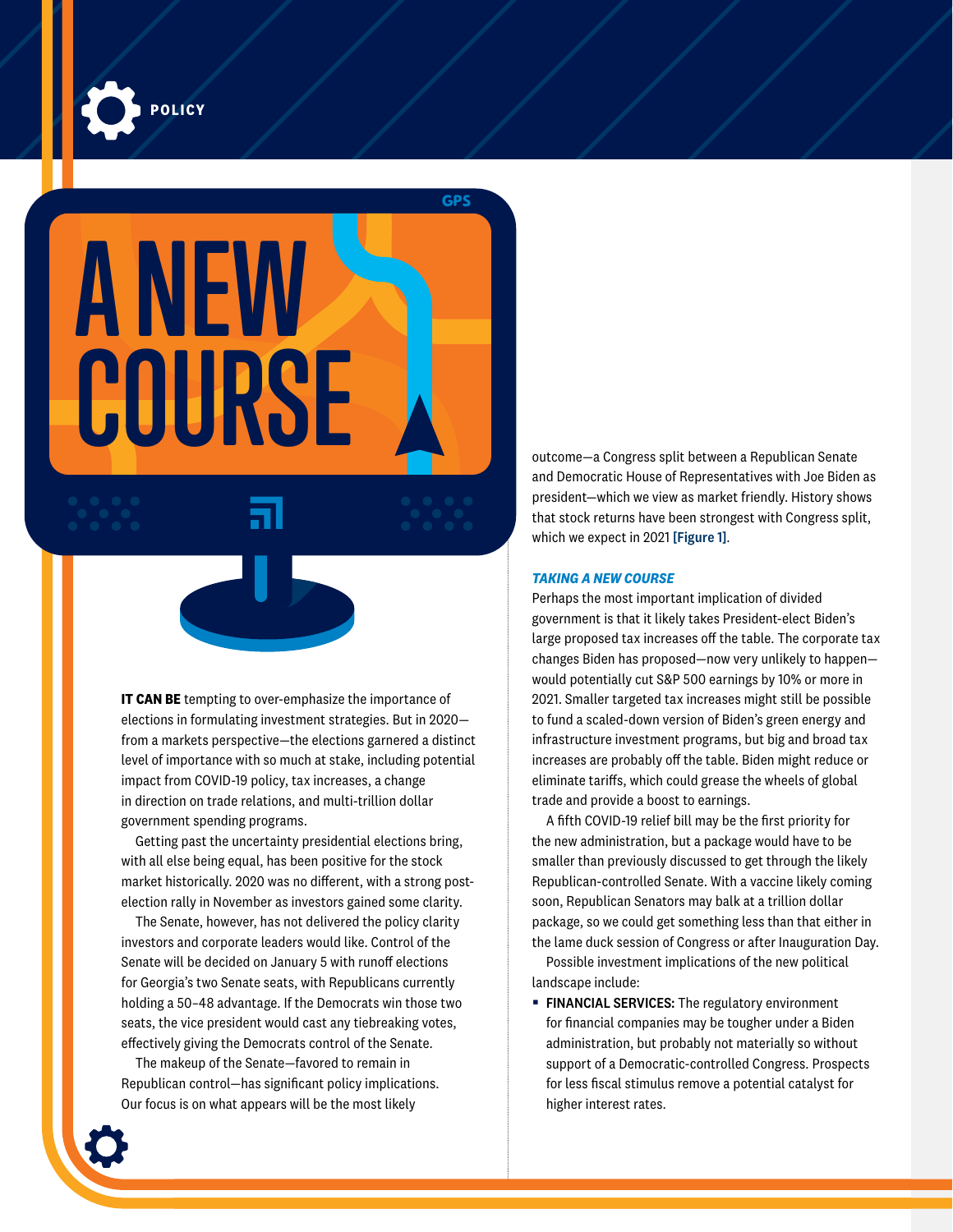

- **EXECTHEARE:** A split Congress adds significant hurdles for major healthcare reform, a big positive for the healthcare sector. A public option to compete with private health insurers could have been very damaging for publicly traded managed care organizations, though drug price regulations—which we see as manageable—are likely.
- **EXECHNOLOGY:** We view technology companies as big beneficiaries of a split Congress, as the regulatory environment was expected to be much tougher in a Democratic-sweep scenario. This includes digital media and e-commerce as well.
- **GROWTH OVER VALUE:** Given the incrementally tougher interest rate outlook for financials and tailwinds for technology and internet stocks, a split Congress may favor growth. However, a vaccine-fueled boost to economic growth may support value stocks.
- **EMERGING MARKETS EQUITIES:** A potentially weaker US dollar and less contentious global trade environment may support emerging markets, notably China. Developed international equities may also get a boost and help limit

the drag from recently implemented COVID-19-related lockdowns in the region.

■ MUNICIPAL BONDS: Divided government may limit aid to states and local governments, and if individual tax rates aren't raised, it would remove a likely positive catalyst for tax-exempt fixed income.

#### *FED'S PEDAL TO THE METAL*

With a divided government, we may not be able to count on another large fiscal stimulus package to steer the economy out of trouble if conditions deteriorate. That leaves the Fed as potentially the only game in town if COVID-19 causes further financial and economic stress. Some potential responses to support the economy may include more bond purchases, additional lending facilities, or a change in messaging that could lengthen the period of time the central bank is expected to maintain its accommodative policy stance. We do not expect the Fed to consider negative interest rate policy, which has met with limited success in Europe and Japan.

## **1**

### **HISTORICALLY, A SPLIT CONGRESS HAS BEEN POSITIVE FOR STOCKS**



is no guarantee of future results. The modern design of the S&P 500 stock index was first launched in 1957. Performance back to 1950 incorporates the performance of predecessor index, the S&P 90.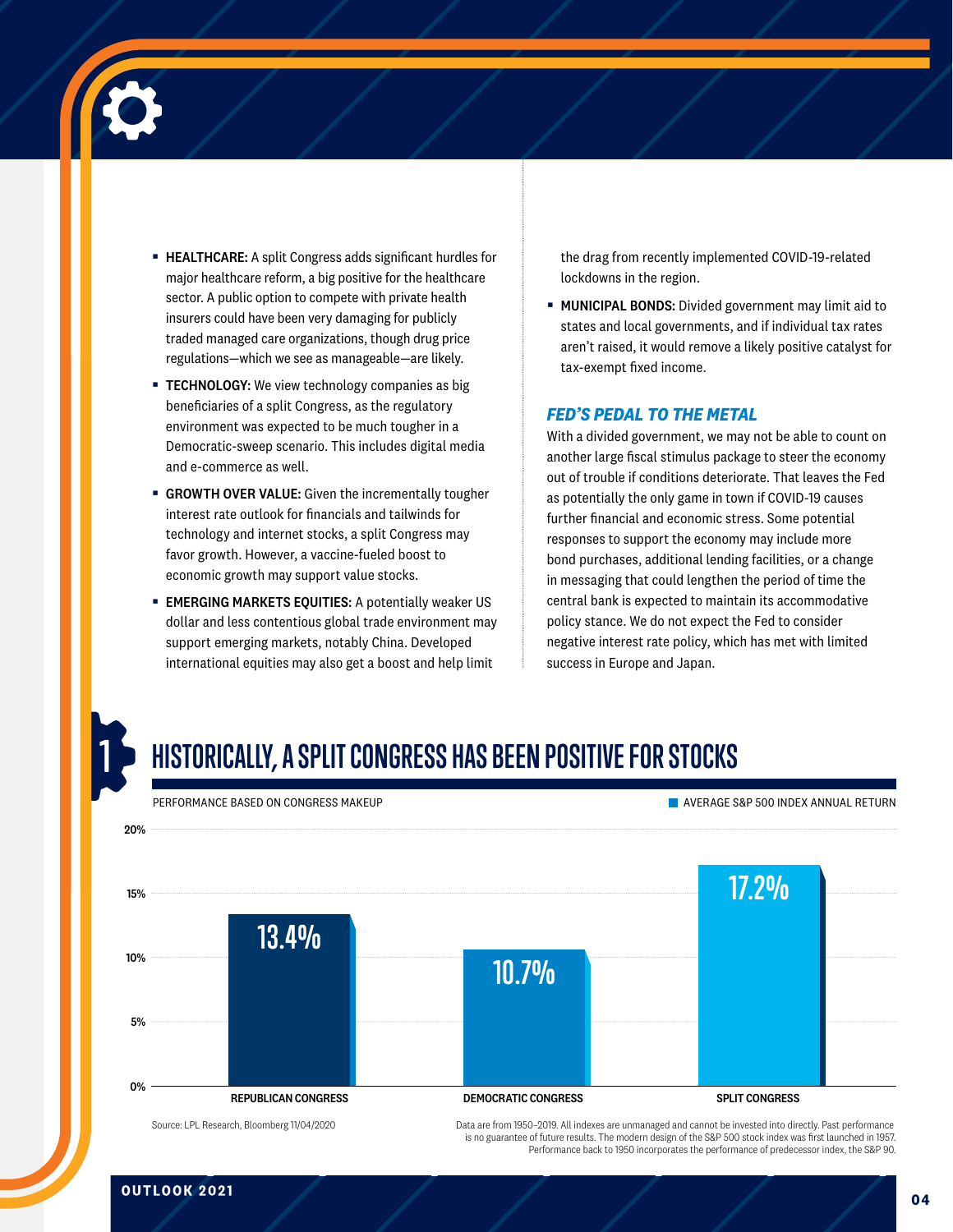**ECONOMY**

 $\boldsymbol{\odot}$ 

**A NEW START**

> **THE US ECONOMY** was improving nicely early in 2020 after a modest slowdown in the fourth quarter of 2019, and then it skidded to an abrupt stop in the face of COVID-19. The pandemic ended the longest economic expansion ever, lasting more than 10 years. The ensuing recession was unique—we didn't see the usual extremes like excessive spending or over-leverage that have been the hallmarks of the end of past economic cycles. This recession was caused mainly by the government closing businesses and people staying home in response to COVID-19.

Once the economy began to shift into gear again later in 2020, a new economic expansion likely began. We said this probably would be one of the shortest recessions ever, and although it's not official as of December 1, 2020, the recession probably lasted less than six months. We believe we are now in the early stages of a new economic cycle.

With an assist from the Fed, high per capita income, and modern banking and business practices, our economy doesn't have the same booms and busts that developing countries tend to experience, and our economic cycles tend to last longer. Economic expansions since World War II have lasted more than five years on average, with the past four expansions averaging more than eight years. The new expansion may be only a few months old, and with record amounts of monetary and fiscal stimulus firmly in place and a viable vaccine likely to become available in early 2021, we anticipate many more years of growth [Figure 2].

#### *SPEEDING UP AND SLOWING DOWN*

After GDP contracted an annualized 5% during the first quarter of 2020 and then a record 31% in the second quarter, the economy revved back up with a 33% jump in the third quarter, bouncing off depressed levels. Efforts to limit COVID-19's spread, better therapeutics, and optimism over an eventual vaccine helped the economy open back up, but until we have a widely distributed, effective vaccine, many service-oriented parts of the economy will continue to struggle.

 $\bullet$ 

This dichotomy that has characterized this recovery may persist well into 2021, as the services part of the economy will be hampered by restrictions, while manufacturing and goods production have moved forward at record speed. Many consumers who can work from home effectively are doing quite well.

Hard-hit services businesses include airlines, hotels, movie theaters, restaurants, and theme parks. About 8 million jobs in the leisure and hospitality industries were lost during the spring lockdowns, according to US Bureau of Labor Statistics, and only about half of them have come back. Disney already has laid off 32,000 park employees. The impact on these industries will likely be felt beyond 2021.

At the same time, income replacement from stimulus, a strong housing market, and booming e-commerce activity have remarkably helped drive retail sales to well above their pre-pandemic peak, according to the latest US Census Bureau data. Total US consumer spending surged 41% during the third quarter, on an annualized basis, and has recovered 85% since April 2020 (source: US Department of Commerce). The US consumer has been incredibly resilient during this challenging time.

#### *SWOOSH-SHAPED RECOVERY*

We believe a swoosh-shaped recovery is still the most likely scenario—a quick, sharp decline, then a partial snapback, followed by a more gradual recovery. The snapback part of the recovery occurred in late summer of 2020, and now the next leg of economic growth—likely to take at least a year—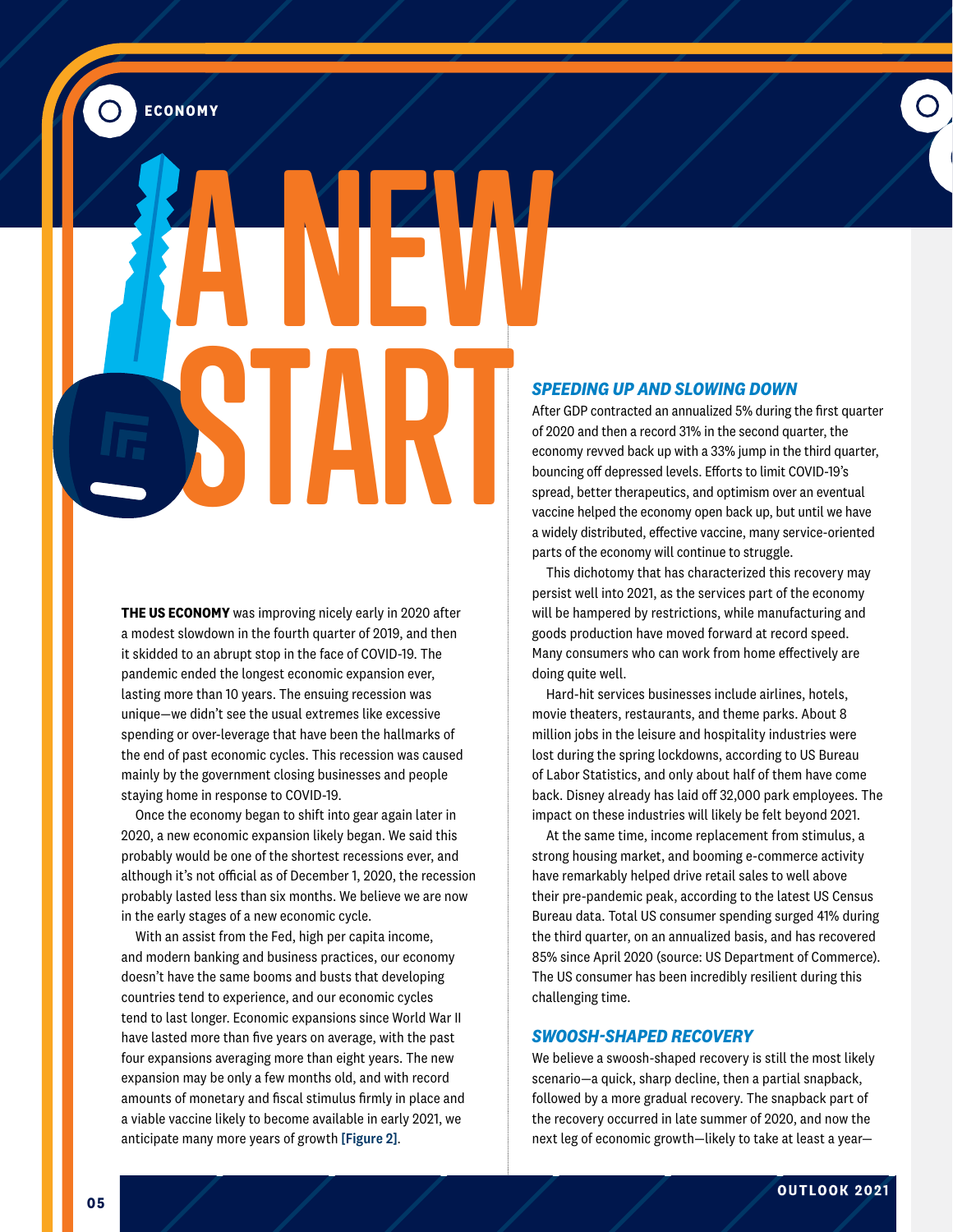### **2 NEW ECONOMIC EXPANSION MAY HAVE YEARS TO RUN**



Source: LPL Research, National Bureau of Economic Research 11/06/20

**3**

Economic forecasts set forth may not develop as predicted and are subject to change. While NBER has not officially dated the end of the recession, and typically does not until approximately a year after the economy has troughed, on average, we are provisionally dating summer 2020 as the economic trough based on record retail sales and expanding manufacturing and services data.

may be tougher. We like the swoosh shape over the square root-shaped recovery some have suggested, as it reflects a more favorable latter phase of recovery.

The idea of a K-shaped recovery has gained traction as a way to characterize this economic recovery. If you think about a K, it has one part pointing higher, or improving, while the other part is pointing lower, or deteriorating. As is common during recessions and recoveries, parts of the economy have been improving quickly, while other parts are lagging. If you view this also in relation to workers, then this recession and subsequent recovery have widened the divide between the haves and have-nots.

One way to demonstrate this is by breaking the labor market into high- and low-wage employees. The fortunes of high-wage employees (annual salaries greater than \$60,000) have been better than those of low-wage

employees (less than \$27,000 per year) based on the unemployment rates of these two segments [Figure 3], while heading into the recovery they were more similar.

Many of these higher-paying jobs are in industries that are racing ahead, such as technology, digital communications, e-commerce, and residential construction, while lowerpaying jobs in areas where social distancing is more difficult, such as restaurants, hotels, airlines, and cruise ships, have been lost and may take much longer to come back.

Continued fiscal support, such as stimulus payments, is needed to help those who are struggling, but a widely available vaccine is needed to help shore up the weaker parts of the economy and lift up the bottom half of the "K." Even as COVID-19 continues to spread, we expect the economic recovery to continue, bolstered by stimulus. As the pandemic subsides, restrictions are lifted, and

## **HIGH-WAGE JOB MARKET HAS HELD UP BETTER DURING COVID-19 IN 2020** 15% 10% 5% 0% 2020 HIGH-WAGE UNEMPLOYMENT RATE (>60K) VS. MEDIAN LOW-WAGE UNEMPLOYMENT RATE (<29K) VS. MEDIAN

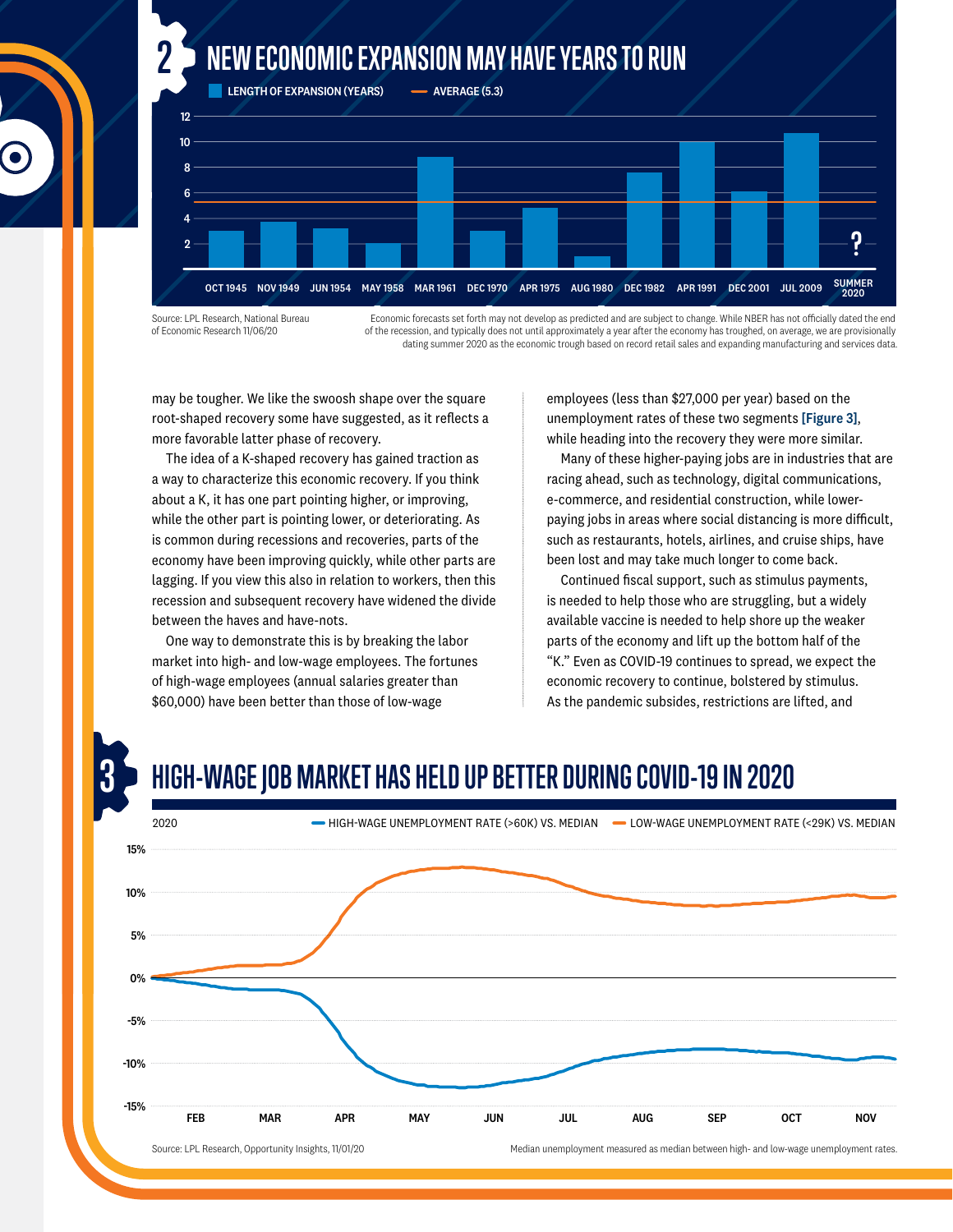## **A DIFFERENT VIEW**

Although not our base case, we think the odds of a potential double-dip recession, two recessions spaced closely together, may increase as we move into 2022. Recessions are necessary to flush out the excesses. Given many industries and people haven't felt this latest recession, that flushing process didn't fully take place this time around, making this recession atypical—and opening the possibility of another short-lived recession down the road.

The length of this recession—we think about six months—was also unusual. The previous shortest recession ever was six months in the early 1980s, which was followed by a weak expansion and then a double-dip recession starting about a year later. Historically, the average recession has lasted about one year, which suggests perhaps more time may have been needed for the economy to properly reset.

consumers' daily lives return to something resembling "normal," the pace of the recovery should pick up speed. We expect this to occur in mid-2021, fueling above-average GDP growth for the full year [Figure 4].

#### *SMALL BUSINESS HOLDS THE KEYS*

The health of our economy is best gauged by the strength of our small businesses, as they are the economy's bedrock. Companies with under 500 employees account for more than 95% of US businesses, and they employ about half of the US workforce. With many boots on the ground, small businesses can sometimes spot turning points in the economy before they show up in economic reports—and before many economists and central bankers see them.

Small businesses are quite optimistic about the future of our economy. In September, the Small Business Optimism Index from the National Federation of Independent Business (NFIB) returned to its February peak. This could be one sign for a stronger economy in 2021. As the economic recovery continues, the health of small businesses will go a long way toward determining how robust that recovery will be.

#### *DOLLAR DOWNTREND COULD BE LASTING*

We believe the US dollar is in a major structural downtrend that may potentially continue for years to come. The dollar experienced a historic surge in March 2020 during the height of the lockdowns, as the greenback offers the ultimate safety trade during times of stress. Prior to the surge, the dollar had been weak amid record budget and trade deficits that combined to put pressure on the currency versus major global alternatives. As the economy began to open up and COVID-19 fears began to subside, the dollar once again rolled over and moved lower.

The Fed has made it very clear it plans to stay quite dovish for a very long time, which should be another tailwind for a lower-trending dollar. The dollar has a history of very long cycles, having made major peaks in 1985, 2001, and again in 2017, with years of dollar weakness after the peaks, suggesting another long cycle of dollar weakness may lie ahead.

A potentially weaker dollar would benefit US multi-national companies' profits, boost returns of international investments for dollar-based investors, and potentially provide support for commodities prices.

#### **2.2% 1.3% 4.3% 2.8% –4.0% –7.0% –0.7% –3.9% 4.0–4.5% 3.75–4.25% 5.0–5.5% 4.5–5.0%** United States Developed ex-U.S. Emerging Markets Global 2019 REAL GDP GROWTH FORECASTS (YoY%) 2020 2021

**2021 ECONOMIC FORECASTS** 

| <b>U.S. ECONOMIC DATA</b> | 2019    | 2020 | 2021 |  |
|---------------------------|---------|------|------|--|
| Inflation (YoY%)          | $1.8\%$ | 1.2% | I.Y% |  |
| <b>Unemployment</b>       | 3.7%    | 8.3% | 6.7% |  |

Economic forecasts set forth may not develop as predicted and are subject to change. 2020 GDP and 2020 and 2021 inflation and unemployment forecasts are based on Bloomberg-surveyed economists' consensus. 2021 GDP estimates are LPL forecasts. Inflation is measued by the Consumer Price Index. Unemployment rate provided by US Department of Labor.

**4**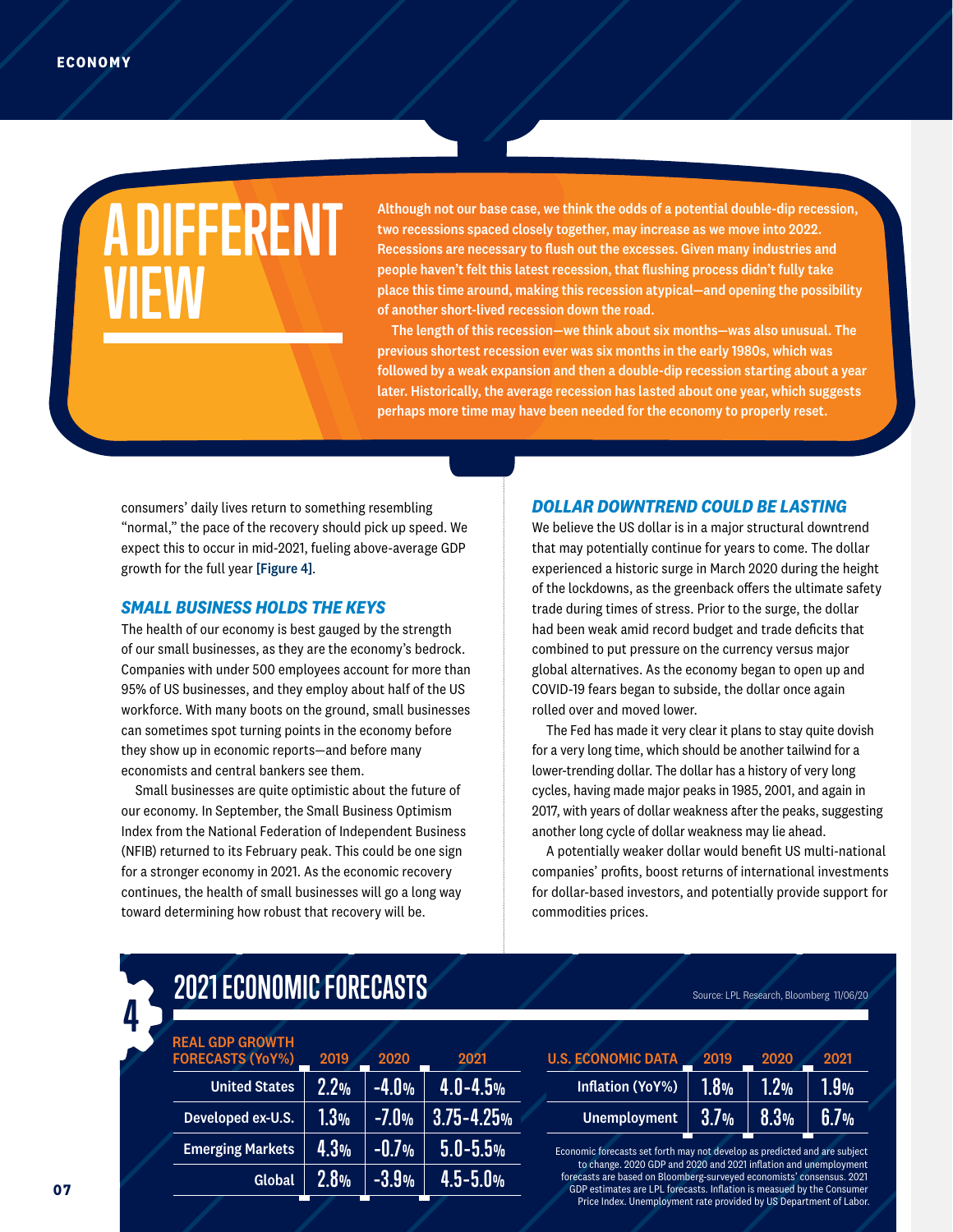

## **1 EARNINGS REBOUND MAY SPARK**

**3,450-3,500 \$133 1 – 1.5% 3,850-3,900 \$165 1.25 – 1.75%** S&P 500 Index Fair Value S&P 500 Earnings Per Share 10-Year U.S. **Treasurv** Yield 2020 *FactSet consensus estimate* 2021 **5 2021 US MARKET FORECASTS**

> Source: LPL Research, Bloomberg, FactSet 11/06/20 Economic forecasts may not develop as predicted and are subject to change.

**2020 WAS ONE** of the most difficult years we've experienced: The worst pandemic in 100 years. A deep recession. A bear market. Election uncertainty. And yet, 2020 has been a good year for stocks. The market is forward-looking and has looked forward to better times [Figure 5].

Historically, the worst economic conditions have been followed by some of the biggest rallies. In 2020, the S&P 500 Index was able to fully recover its bear market decline in only six months, when it usually takes years. In fact, for the first time ever, stocks are in position to produce a gain in a calendar year after being down by more than 30% at any point during that year. Quite a comeback.

After such a strong rally from the March 2020 lows, it would be logical to think returns going forward may be more muted. Reviewing some of the previous major bear market lows—most recently in March 2009—reveals that stocks tended to add gains well after the initial surge [Figure 6].

## **EW BULL MARKETS HISTORICALLY BUILT ON STRONG FIRST-YEAR GAINS**



Source: LPL Research, FactSet 11/06/20

Includes returns following declines of 30% or more in the S&P 500 Index since 1970. Year 2 returns include benefits of compounding from year 1 returns. All indexes are unmanaged and can't be invested in directly. Past performance is no guarantee of future results.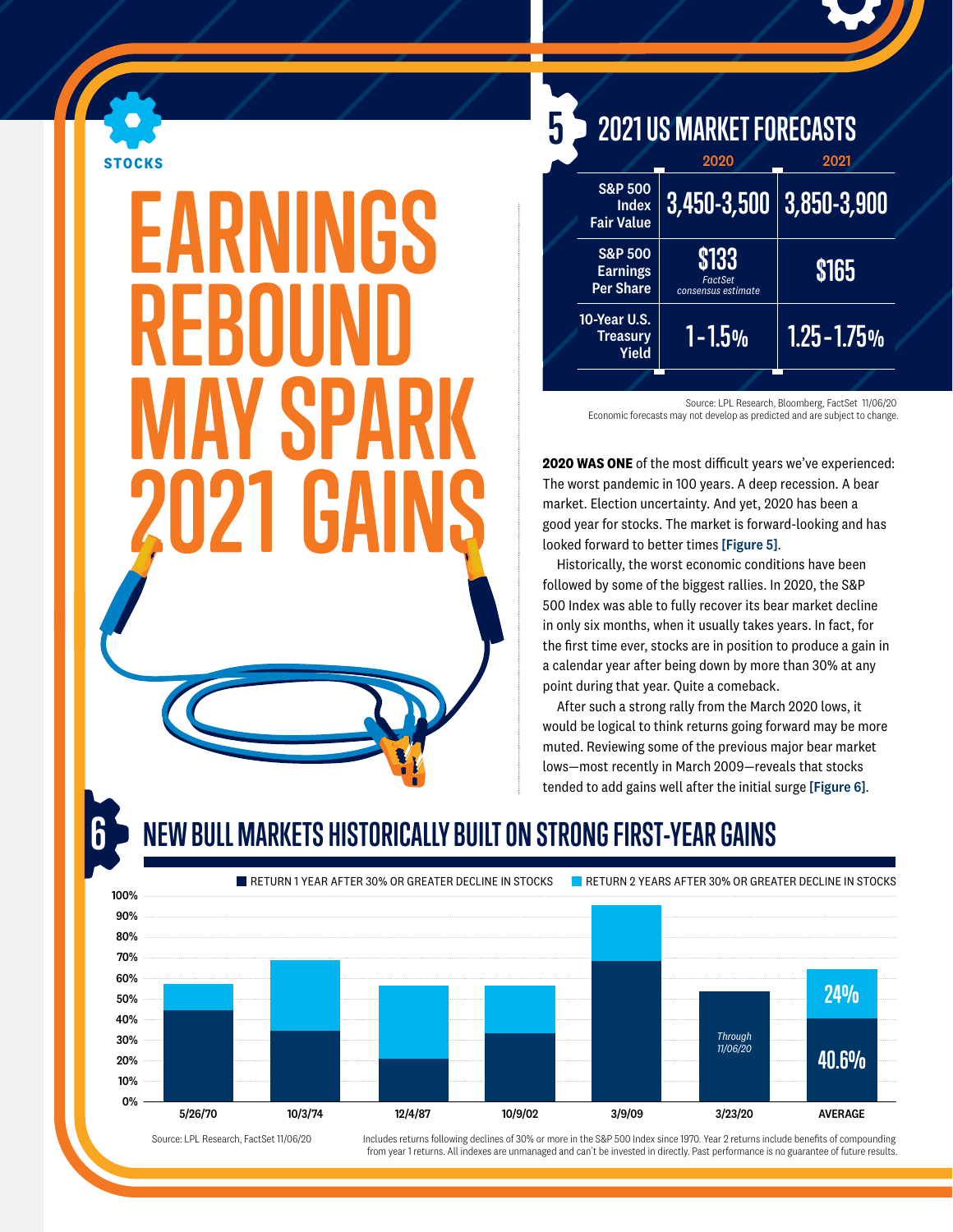**STOCKS**

On average, stocks have historically gained about 65% during the first two years of a new bull market after an average 41% gain during year one. Even with the S&P 500 roughly 60% above its March 23, 2020, lows, we see further potential upside in 2021. Favorable prospects for a safe and effective vaccine in early 2021, in our view, introduce the possibility of exceeding these historical averages as stocks did in 2009–10 when the S&P 500 nearly doubled in two years.

#### *STRONG EARNINGS MAY HELP STOCKS' VALUATIONS*

Corporate earnings fell sharply in 2020 due to the lockdowns and recession. Despite lingering effects of COVID-19, in 2021 we expect the economic recovery to drive a big rebound in profits. We potentially could see S&P 500 earnings growth of 25% in 2021, boosted by cost efficiencies achieved during the pandemic [Figure 7].

As the threat of COVID-19 diminishes and the economy moves toward fully reopening, we anticipate corporate America will begin to showcase its much-improved earnings potential. Up to \$190 per share in S&P 500 earnings could be possible in 2022, a 15% increase from our \$165 earnings per share (EPS) estimate for 2021.

#### *EXPECT STOCKS TO GROW INTO THEIR VALUATIONS*

The combination of strong stock market performance since the March 2020 lows and depressed corporate earnings has left the price-to-earnings (PE) ratio for the S&P 500 based on consensus earnings estimates for the next 12 months near 21, well above its long-term average (source: FactSet). That may leave stocks at risk of additional volatility if earnings disappoint.

However, we anticipate the expected pickup in earnings growth after the pandemic may enable stocks to grow into these valuations. Low interest rates are helping, making bonds relatively less attractive and enhancing the value of future profits in today's dollars.

Our year-end 2021 S&P 500 fair value target range is 3,850–3,900, based on a PE around 20—slightly below current valuations—and our preliminary 2022 EPS estimate of \$190, which is below FactSet's consensus estimate of \$195. We expect stocks to outpace bonds in 2021 and maintain a recommendation for investors to consider an overweight to equities relative to fixed income compared with their target allocations.

We acknowledge the difficulty of forecasting in this environment, but we believe our assumptions are reasonable, despite the risk that more restrictions to combat the latest wave of COVID-19 may hamper the economic recovery.

## **7 EARNINGS POISED FOR A SHARP REBOUND IN 2021 AND 2022**



#### S&P 500 INDEX EARNINGS PER SHARE (ACTUAL/LPL FORECAST) CONSENSUS S&P 500 INDEX EARNINGS PER SHARE ESTIMATE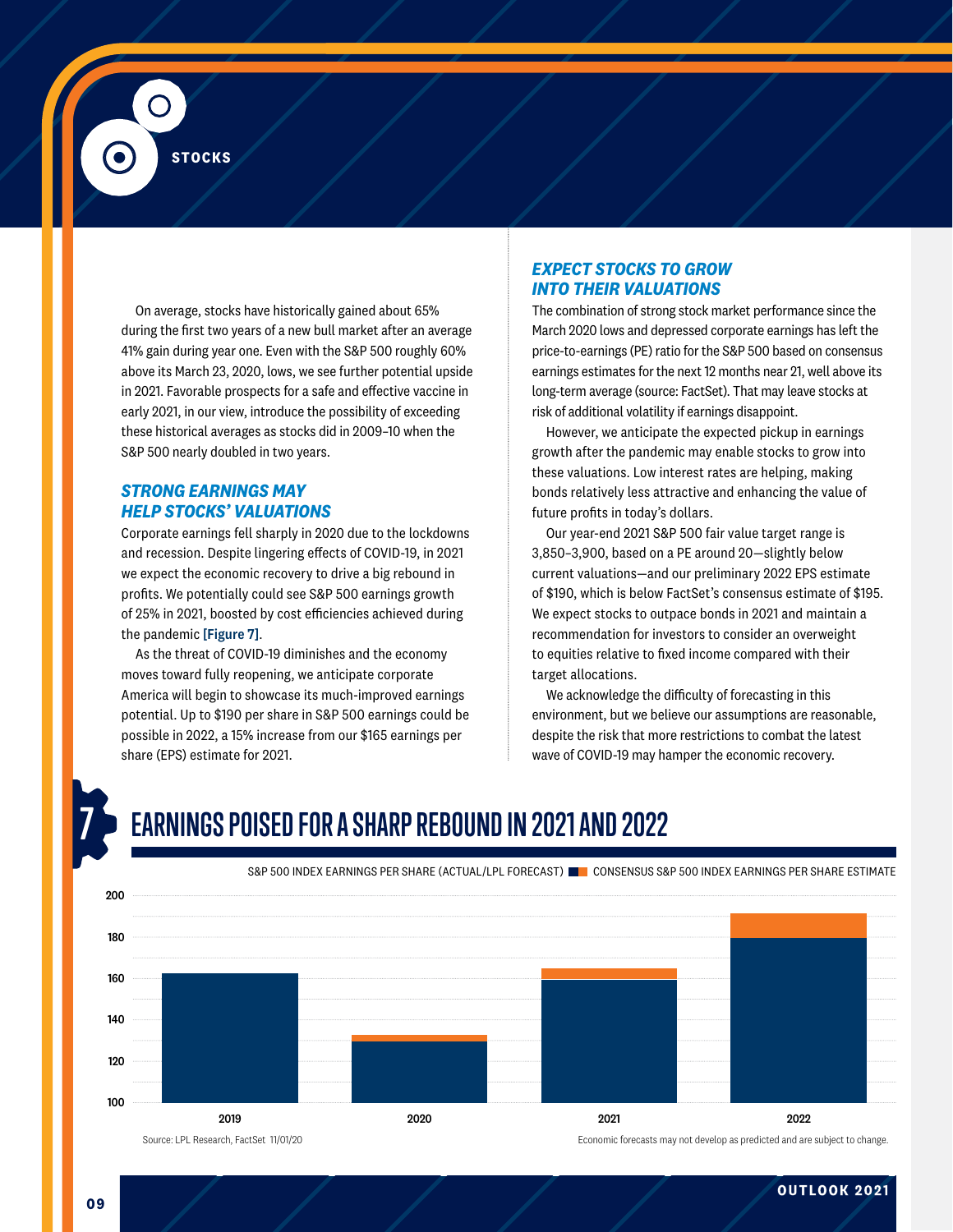#### *AWAITING STYLE ROTATION*

We expect the strong performance by growth-style stocks to continue into 2021, bolstered by strong earnings trends and favorable positioning for the pandemic.

As the economy makes additional progress toward a return to normal in the coming year, and the areas hit hardest by the pandemic begin a more robust recovery, we would expect participation in this young bull market to broaden and potentially help boost some of the more economically sensitive laggards on the value-style side.

#### *WARMING UP TO SMALL CAPS*

We warmed up to small cap stocks in the third quarter of 2020 due to their historical track record of outperformance early in bull markets and prospects for a strong post-pandemic earnings rebound. As 2021 begins, our view on small caps remains neutral, but as the end of the pandemic comes into view, the chances of sustained small cap leadership may improve.

#### *TECH LEADERSHIP POISED TO CONTINUE*

Despite such a strong 2020, technology remains a favored sector for the coming year for its strong earnings outlook and favorable positioning for an environment in which so many people are working or attending school remotely. Communication services, digital media, and e-commerce stocks are similarly well positioned.

While we generally favor cyclical sectors such as industrials and materials over defensives such as consumer staples and utilities, we expect healthcare stocks to perform well as policy uncertainty subsides.

#### *EMERGING MARKETS GROWTH STANDS OUT*

We expect the solid economic growth across Asia to support continued outperformance by emerging markets equities over developed markets in 2021. China has led the way out of the global health crisis and is the only major country expected to grow its economy in 2020.

As a more durable global economic expansion materializes and the US dollar potentially weakens further, performance for European and Japanese stocks may improve—with an edge to Japan based on massive stimulus efforts and relative success containing COVID-19.

**BONDS**

## **STAYING IN THEIR LANE THEIR**

**THE ECONOMY MAY** be kicking back into gear, potentially providing a tailwind for stocks, but the story isn't the same for investment-grade bonds. An improving economy generally leads to higher interest rates, and when rates go up, bond prices go down, weighing on bonds' total returns. But a better economy helps some bond sectors too. When the economy picks up, default rates fall and credit spreads—the yield difference compared with Treasuries—tend to narrow or at least hold steady, supporting credit-sensitive bonds.

There still will be opportunities for bond investors in 2021, but it may be a year that requires greater patience, lowered expectations, and a more opportunistic approach. 2021 is the 40-year anniversary of the start of the great bond bull market, and four decades of falling rates have been a boon for bond investors. But yields provide the best picture of prospective bond returns, all else being equal, and yields are now historically low. While rates could possibly still fall, they are approaching their lower bound.

Overall, based on our view of rates and the economy, we expect near-flat to low-single-digit returns for the Bloomberg Barclays US Aggregate Bond Index in 2021, with some potential for losses. A positive yield for the broad index still points to gains over the long run, although not at levels seen in the past. Low current yields do, however, increase the risk of a negative year.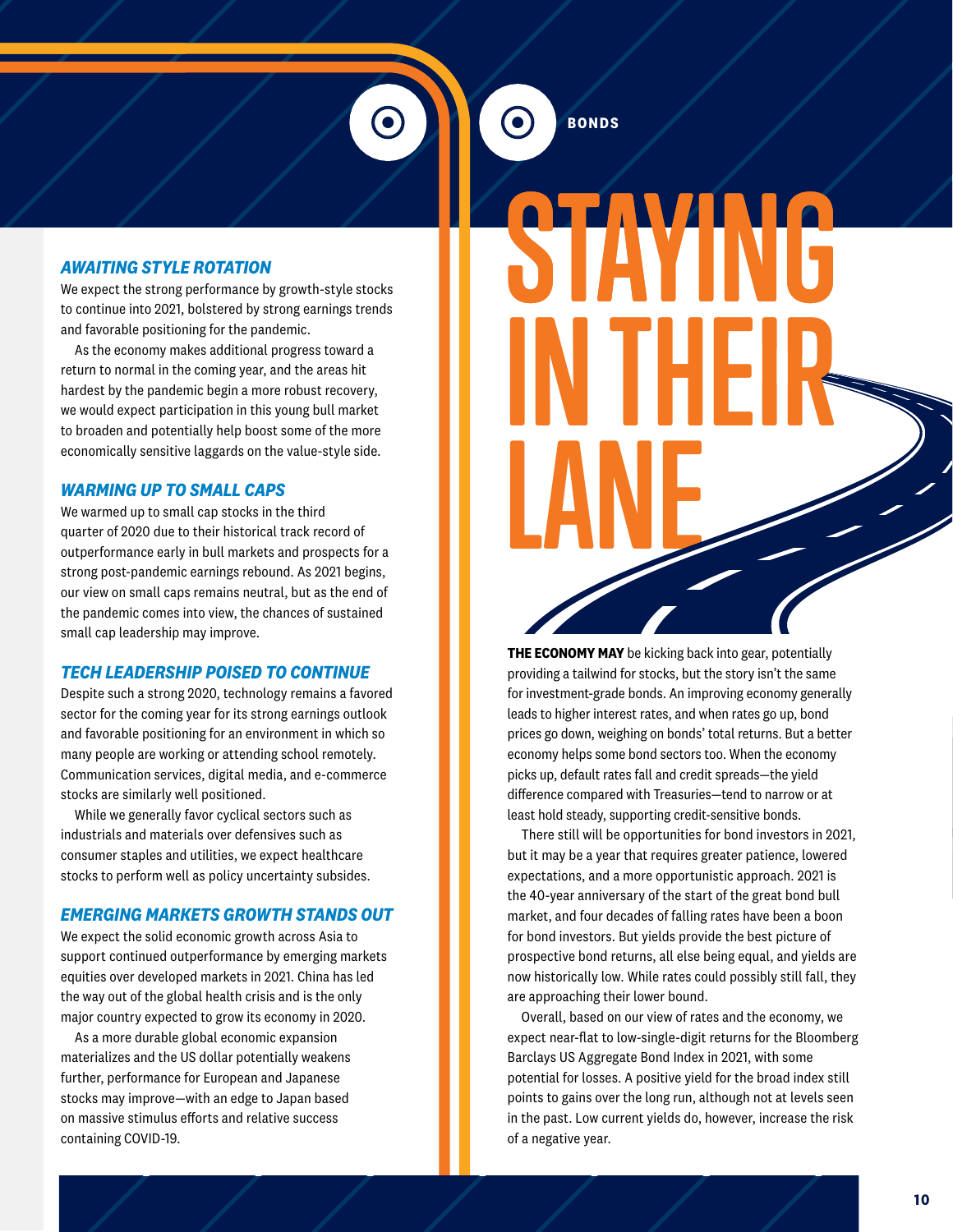## **LARGE DECLINES IN US TREASURY YIELDS HAVE TURNED HIGHER OVER THE NEXT YEAR**<br>— 1-YEAR CHANGE IN 10-YEAR TREASURY YIELD (OUARTERLY) —– 1.5% DECLINE LINE



#### *INTEREST RATES*

The forecasted path of the 10-year Treasury yield provides a baseline for our fixed income views. We are targeting a 10-year Treasury yield range of 1.25–1.75% for year-end 2021, helped by the economic recovery and normalizing inflation, with a bias toward the lower end of the range. The Fed's accommodative monetary policy and potential inflows as rates rise, including foreign buyers drawn to higher US rates, may help limit any increases beyond our target range.

From a historical perspective, the large decline the 10-year Treasury yields experienced from the end of first quarter 2019 to the end of first quarter 2020 points to a meaningful increase in yields. Since 1990 we have experienced six yield declines of at least 1.5% over four calendar quarters [Figure 8]. In all six cases, the 10-year Treasury yield was higher a year later, by an average of 90 basis points (0.9%), as well as six quarters later, by an average of 110 basis points (1.1%).

Looking beyond Treasury yields, the economic recovery should also support stable-to-narrowing credit spreads, although COVID-19-related economic risks remain. With credit spreads for investment-grade corporates already near their long-term median, the impact may be modest. However, if Treasury yields were to approach the upper end of our target range, it would likely signal a more robust recovery, which could help narrow spreads further, offsetting some of the impact of higher Treasury rates.

#### *THE CASE FOR QUALITY BONDS: DIVERSIFICATION*

Despite lower return expectations, high-quality bond holdings may continue to play their role as portfolio

diversifiers. During the six stretches in which the S&P 500 declined at least 10% between 2010 and 2020, Treasuries typically led and the Bloomberg Barclays US Aggregate Bond Index gained on average [Figure 9]. There was one period of stock declines in early 2018 when inflation concerns in particular were one of the catalysts. During that stock market decline, rates actually rose slightly, and neither the broad Bloomberg Barclays Aggregate Bond Index nor Treasuries provided a safe haven for investors. While we think inflation will be contained in the near term, this scenario may become more important as the new cycle ages.

There's an important lesson in the overall pattern. Even when positioning for a rising-rate environment, exposure to core bonds, including Treasuries, can help provide important ballast. If rates do run higher because of strong economic growth, potential stock gains may be able to offset bond losses.

#### *POSITION FOR RISING RATES*

With only modest return expectations for quality bonds in aggregate, we recommend suitable investors consider positioning for a rising-rate environment, trading off some potential diversification benefits if stocks pull back and rates fall for greater resilience if rates rise. With an extraordinarily low starting yield for Treasuries compared to history, we would recommend a meaningful underweight to Treasuries while not totally eliminating exposure altogether.

Correspondingly, we would consider being overweight mortgage-backed securities (MBS) and investment-grade corporates. MBS do not offer the upside of corporate bonds, but they can be more resilient in a rising-rate environment.

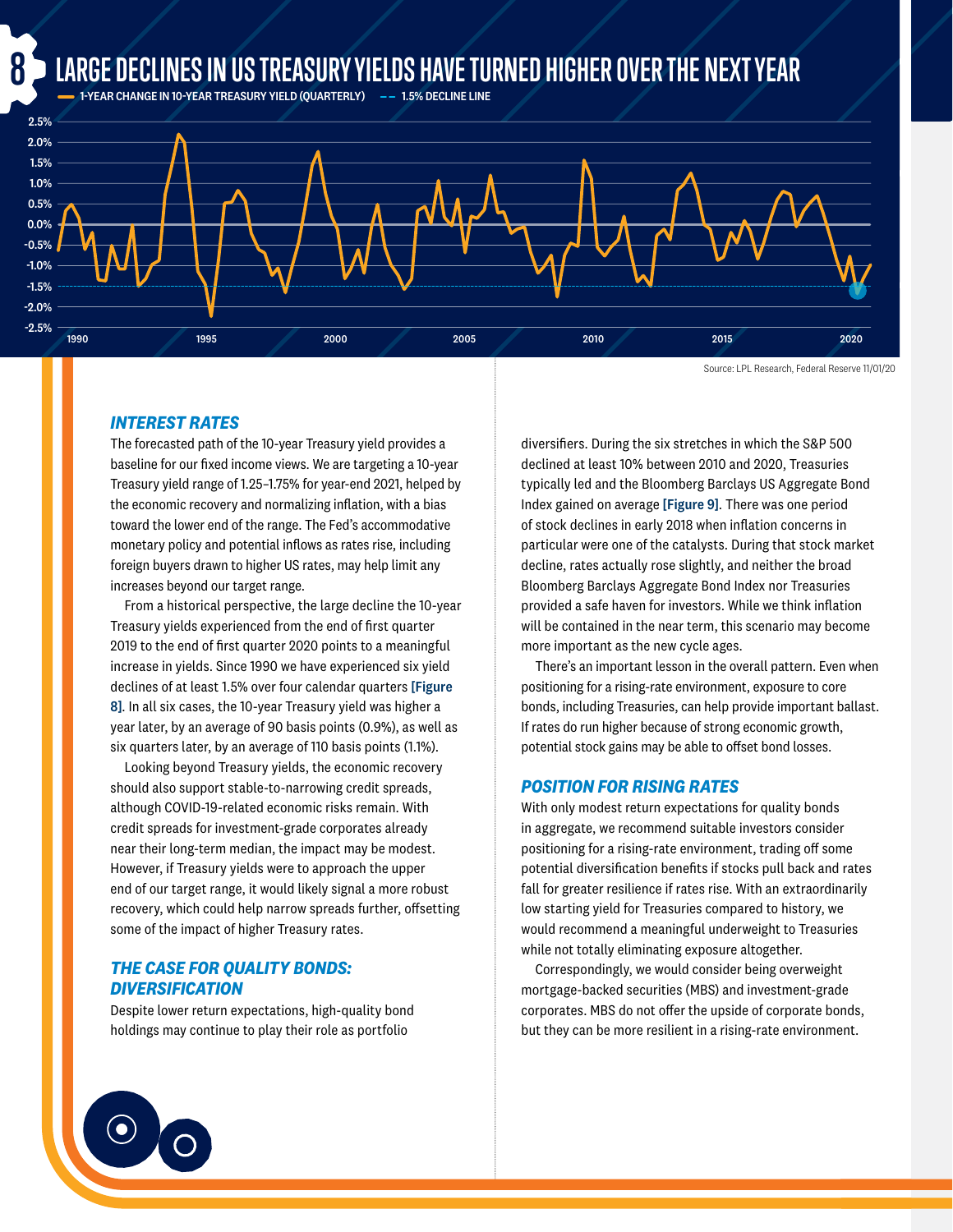Investment-grade corporates tend to be more rate sensitive than MBS, and their credit sensitivity may make them more vulnerable than MBS if stocks pull back.

 $\bullet$ 

For suitable income-oriented investors, adding more creditsensitive sectors, such as high-yield bonds and emerging market debt, to their portfolios may help compensate for the reduced income potential of a low-rate environment, but we

would still recommend that high-quality bonds make up the bulk of any bond allocation. High-yield bond credit spreads are in line with typical expansionary levels, but emerging market debt may still have some potential upside from valuations. If renewed COVID-19-related restrictions were to slow the economic rebound significantly, though, these sectors would be more vulnerable.

### **THE FED IN THE DRIVER'S SEAT**

Fed policy influences short-term rates, which anchor longer-term rates to a degree, but longer-term rates can still move quite a lot while short-term rates hold steady. The Fed can also influence longer-term rates through its bondbuying program, known as quantitative easing, although if investors see the additional Fed support as a positive sign for the economy, rates can actually push higher during periods of bond purchases, as happened last cycle. Current expectations are that the Fed will not raise rates for some time. The median Federal Open Market Committee (FOMC) member "dot plot" forecast doesn't show an initial rate hike until after 2023. The Fed's updated policy framework, announced in August 2020, also points to the Fed being on hold for some time. The new framework shifts the Fed's inflation target from simply 2% to a long-term average of 2%, allowing inflation potentially to run higher if it has run lower for an extended period, as it has in the recent year. In the wake of the Great Recession, the Fed did not raise its policy rate for seven years after lowering it to near 0%.

### **INFLATION IN THE BACK SEAT**

Massive fiscal and monetary stimulus may set the table for a meaningful pickup in inflation down the line, but beliefs were similar in 2009. We believe the near-term inflationary pressures may be limited and that a healthy economy remains a precondition for a meaningful upside surprise in the future. In the near term, slack in the labor market and spare industrial capacity are likely to remain in play at least through 2021, taking some key drivers of inflation out of play.

| <b>HIGH-QUALITY</b>              |                                                    | <b>10-YEAR CONSTANT MATURITY</b><br><b>TREASURY YIELD (%)</b> |                 |               | <b>RETURN (%)</b>                  |                                     |                   |
|----------------------------------|----------------------------------------------------|---------------------------------------------------------------|-----------------|---------------|------------------------------------|-------------------------------------|-------------------|
| <b>BONDS</b><br><b>HAVE HELD</b> | <b>S&amp;P 500 INDEX MARKET</b><br>DECLINES (>10%) | <b>START</b>                                                  | <b>FINISH</b>   | <b>CHANGE</b> | <b>S&amp;P 500</b><br><b>INDEX</b> | <b>BARCLAYS</b><br><b>AGGREGATE</b> | <b>TREASURIES</b> |
| UP DURING                        | $4/23/10 - 7/2/10$                                 | 3.84                                                          | 3.00            | $-0.84$       | $-15.6$                            | 3.0                                 | 4.4               |
| <b>EQUITY</b>                    | $4/29/11 - 10/3/11$                                | 3.32                                                          | 1.80            | $-1.52$       | $-18.6$                            | 5.4                                 | 8.6               |
| MARKET                           | $5/21/15 - 2/11/16$                                | 2.19                                                          | 1.63            | $-0.56$       | $-12.8$                            | 2.2                                 | 4.1               |
| <b>DECLINES</b>                  | $1/26/18 - 2/8/18$                                 | 2.66                                                          | 2.85            | 0.19          | $-10.1$                            | $-1.0$                              | $-0.9$            |
|                                  | $9/20/18 - 12/24/18$                               | 3.07                                                          | 2.74            | $-0.33$       | $-19.4$                            | 1.6                                 | 2.5               |
|                                  | $2/19/20 - 3/23/20$                                | 1.56                                                          | 0.76            | $-0.80$       | $-33.8$                            | $-0.9$                              | 5.4               |
|                                  |                                                    |                                                               | <b>AVERAGE:</b> | $-0.64$       | $-18.4$                            | 1.7                                 | 4.0               |

Source: LPL Research, FactSet 11/01/20

All indexes are unmanaged and can't be invested in directly. Past performance is no guarantee of future results. Indexes (from left to right): S&P 500 Index, Bloomberg Barclays US Aggregate Bond Index, Bloomberg Barclays US Aggregate Government - Treasury Index.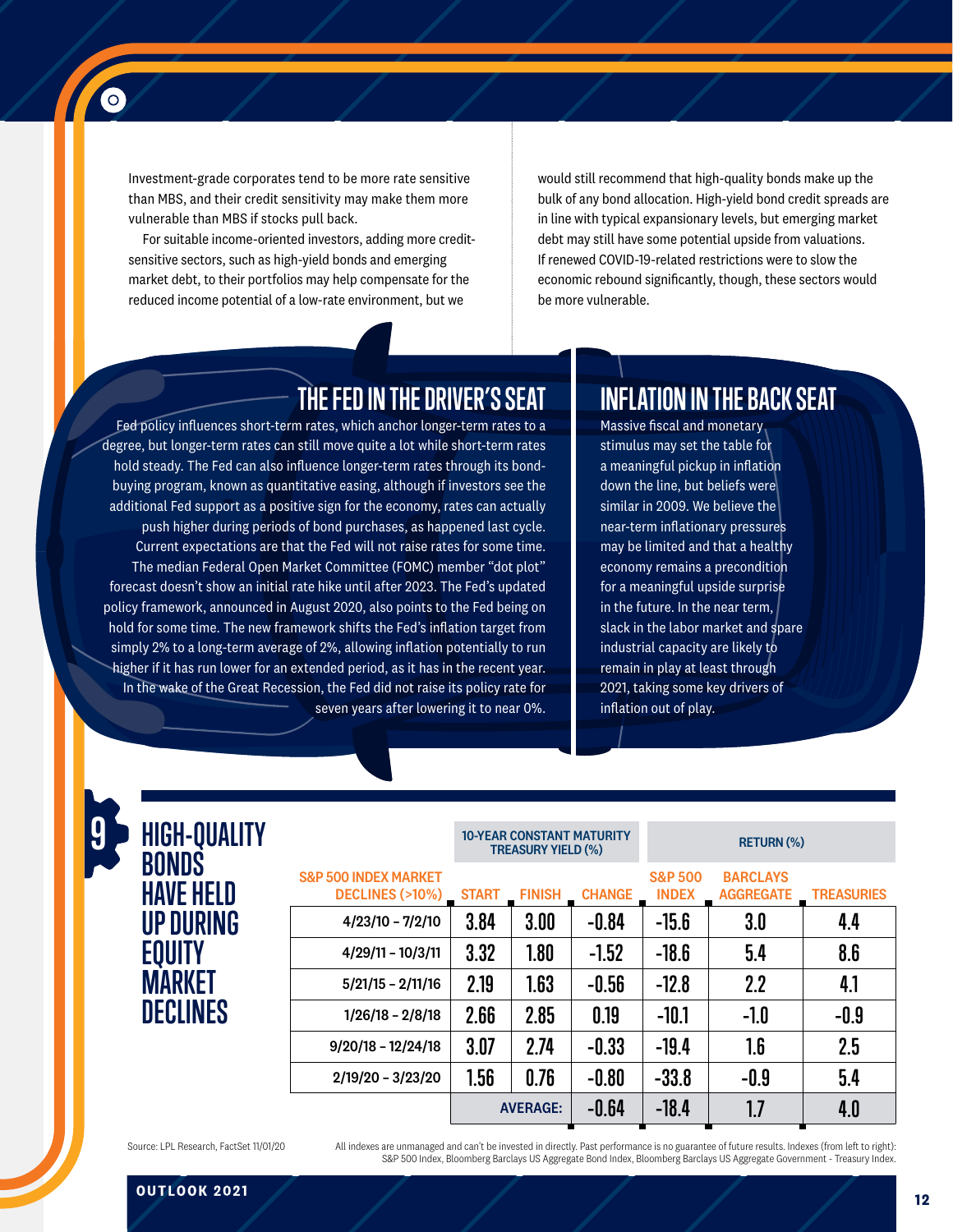# **THE JOURNEY CONTINUES**

**2020 HAS BEEN** an extraordinary year filled with uncertainty and unexpected challenges that will stay with us for a long time. But looking at 2020 market performance—and ignoring the path to getting there—it was not that unusual a year at all. For long-term investors, 2020 was another year of making steady progress toward long-term investing goals.

2021 may offer similar market performance, although we believe it will offer a smoother path and an economic environment that may simply feel better. Markets are always looking ahead, and even back in March 2020—early in the COVID-19 crisis—they began to respond to the economy and corporate America to power forward, even if the timing was uncertain. Whether we're looking at earnings or economic data, we've exceeded those early expectations to date. 2021 is about continuing to follow that course and maintaining the momentum.

If our base case—or something close to it—plays out, then years from now market participants may look at the market landscapes in 2020 and 2021 and conclude they had a lot of similarity. Market conditions within each year may have been remarkably different, but in the end they were just another leg on the journey.

*Outlook 2021: Powering Forward* was designed to help you navigate a year in which economic conditions may continue to improve dramatically. Understanding the road immediately ahead is essential for navigating its twists and turns, but it will be thoughtful planning and sound financial advice that will keep us on the journey.

OUTLOOK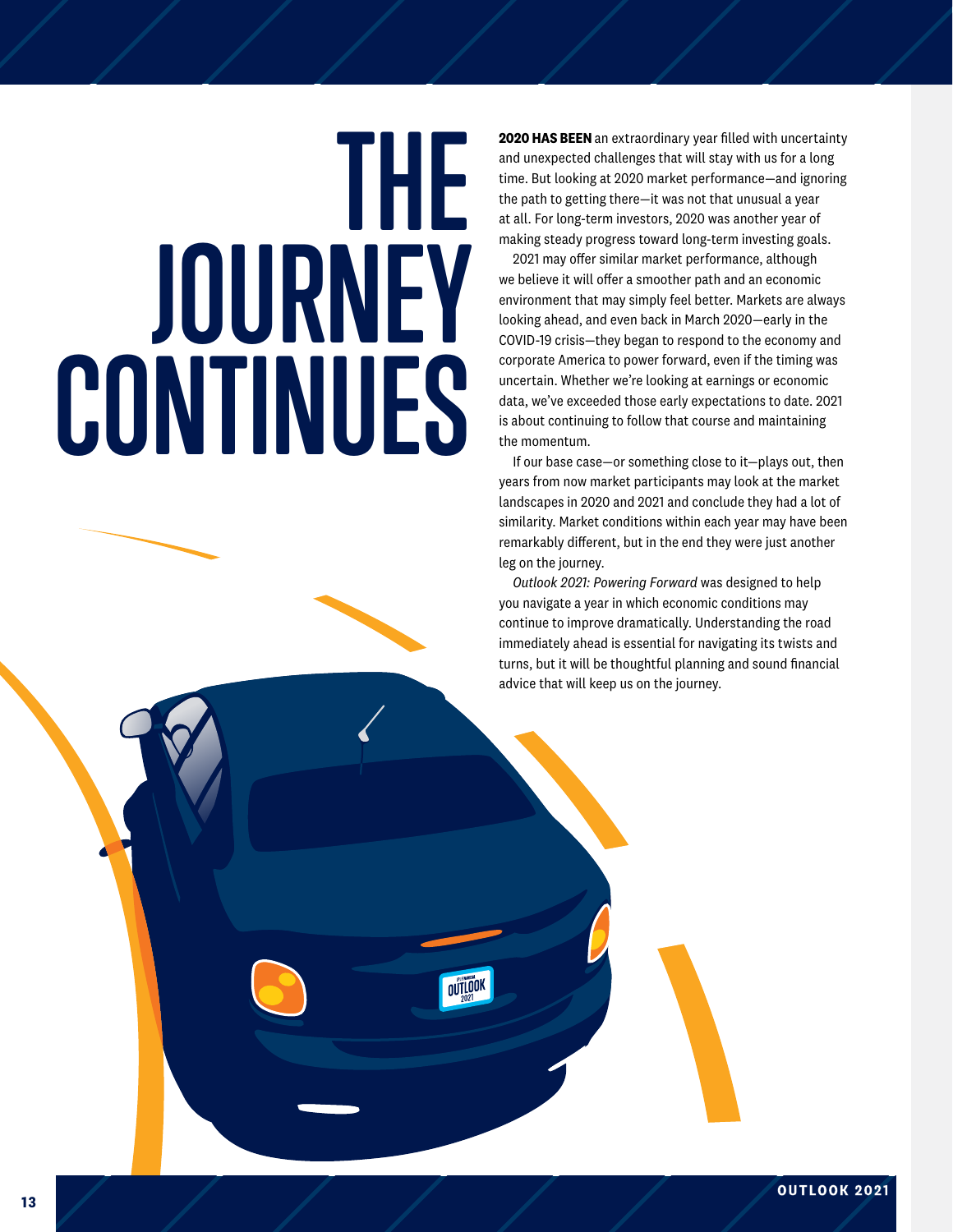## **GENERAL DISCLOSURES**

The opinions, statements and forecasts presented herein are general information only and are not intended to provide specific investment advice or recommendations for any individual. It does not take into account the specific investment objectives, tax and financial condition, or particular needs of any specific person. There is no assurance that the strategies or techniques discussed are suitable for all investors or will be successful. To determine which investment(s) may be appropriate for you, please consult your financial professional prior to investing.

Any forward-looking statements including the economic forecasts herein may not develop as predicted and are subject to change based on future market and other conditions. All performance referenced is historical and is no guarantee of future results.

References to markets, asset classes, and sectors are generally regarding the corresponding market index. Indexes are unmanaged statistical composites and cannot be invested into directly. Index performance is not indicative of the performance of any investment and does not reflect fees, expenses, or sales charges. All performance referenced is historical and is no guarantee of future results.

Any company names noted herein are for educational purposes only and not an indication of trading intent or a solicitation of their products or services. LPL Financial doesn't provide research on individual equities.

#### All index data from FactSet.

All information is believed to be from reliable sources; however, LPL Financial makes no representation as to its completeness or accuracy.

#### **GENERAL RISK DISCLOSURES**

Investing involves risks including possible loss of principal. No investment strategy or risk management technique can guarantee return or eliminate risk in all market environments. There is no guarantee that a diversified portfolio will enhance overall returns or outperform a non-diversified portfolio. Diversification does not protect against market risk. Investing in foreign and emerging markets debt or securities involves special additional risks. These risks include, but are not limited to, currency risk, geopolitical risk, and risk associated with varying accounting standards. Investing in emerging markets may accentuate these risks.

#### **GENERAL DEFINITIONS**

Gross Domestic Product (GDP) is the monetary value of all the finished goods and services produced within a country's borders in a specific time period, though GDP is usually calculated on an annual basis. It includes all of private and public consumption, government outlays, investments and exports less imports that occur within a defined territory.

The PE ratio (price-to-earnings ratio) is a measure of the price paid for a share relative to the annual net income or profit earned by the firm per share. It is a financial ratio used for valuation:

a higher PE ratio means that investors are paying more for each unit of net income, so the stock is more expensive compared to one with lower PE ratio.

Earnings per share (EPS) is the portion of a company's profit allocated to each outstanding share of common stock. EPS serves as an indicator of a company's profitability. Earnings per share is generally considered to be the single most important variable in determining a share's price. It is also a major component used to calculate the price-to-earnings valuation ratio.

#### The Standard & Poor's 500 Index is a

capitalization-weighted index of 500 stocks designed to measure performance of the broad domestic economy through changes in the aggregate market value of 500 stocks representing all major industries.

The Bloomberg Barclays U.S. Aggregate Bond Index is an index of the U.S. investment-

grade fixed-rate bond market, including both government and corporate bonds.

#### **EQUITY RISK**

Investing in stock includes numerous specific risks including the fluctuation of dividend, loss of principal and potential illiquidity of the investment in a falling market. Because of their narrow focus, sector investing will be subject to greater volatility than investing more broadly across many sectors and companies. Value investments can perform differently from the market as a whole. They can remain undervalued by the market for long periods of time. The prices of small and mid-cap stocks are generally more volatile than large cap stocks.

#### **EQUITY DEFINITIONS**

Cyclical stocks typically relate to equity securities of companies whose price is affected by ups and downs in the overall economy and that sell discretionary items that consumers may buy more of during an economic expansion but cut back on during a recession. Counter-cyclical stocks tend to move in the opposite direction from the overall economy and with consumer staples which people continue to demand even during a downturn.

**Growth stocks** are shares in a company that is anticipated to grow at a rate significantly above the average for the market due to capital appreciation. A value stock is anticipated to grow above the average for the market due to trading at a lower price relative to its fundamentals, such as dividends, earnings, or sales.

Value stocks are anticipated to grow above the average for the market due to trading at a lower price relative to its fundamentals, such as dividends, earnings, or sales.

Large cap stocks are issued by corporations with a market capitalization of \$10 billion or more, and small cap stocks are issued by corporations with a market capitalization between \$250 million and \$2 billion.

#### **FIXED INCOME RISKS**

Bonds are subject to market and interest rate risk if sold prior to maturity. Bond values will decline as interest rates rise and bonds are subject to availability and change in price. Bond yields are subject to change. Certain call or special redemption features may exist which could impact yield. Government bonds and Treasury bills are guaranteed by the US government as to the timely payment of principal and interest and, if held to maturity, offer a fixed rate of return and fixed principal value. Corporate bonds are considered higher risk than government bonds but normally offer a higher yield and are subject to market, interest rate, and credit risk, as well as additional risks based on the quality of issuer coupon rate, price, yield, maturity, and redemption features. Mortgage-backed securities are subject to credit, default, prepayment, extension, market and interest rate risk.

#### **FIXED INCOME DEFINITIONS**

Credit Quality is one of the principal criteria for judging the investment quality of a bond or bond mutual fund. As the term implies, credit quality informs investors of a bond or bond portfolio's credit worthiness, or risk of default. Credit ratings are published rankings based on detailed financial analyses by a credit bureau specifically as it relates the bond issue's ability to meet debt obligations. The highest rating is AAA, and the lowest is D. Securities with credit ratings of BBB and above are considered investment grade. The credit spread is the yield the corporate bonds less the yield on comparable maturity Treasury debt. This is a market-based estimate of the amount of fear in the bond market. Base-rated bonds are the lowest quality bonds that are considered investmentgrade, rather than high-yield. They best reflect the stresses across the quality spectrum.

#### The Bloomberg Barclays Aggregate US Bond

Index represents securities that are SEC-registered, taxable, and dollar denominated. The index covers the U.S. investment-grade fixed rate bond market, with index components for government and corporate securities, mortgage pass-through securities, and asset-backed securities.

International debt securities involve special additional risks. These risks include, but are not limited to, currency risk, geopolitical and regulatory risk, and risk associated with varying settlement standards. These risks are often heightened for investments in emerging markets.

High yield/junk bonds (grade BB or below) are not investment grade securities, and are subject to higher interest rate, credit, and liquidity risks than those graded BBB and above. They generally should be part of a diversified portfolio for sophisticated investors.

Municipal bonds are subject to availability and change in price. They are subject to market and interest rate risk if sold prior to maturity. Bond values will decline as interest rates rise. Interest income may be subject to the alternative minimum tax. Municipal bonds are federally tax-free but other state and local taxes may apply. If sold prior to maturity, capital gains tax could apply.